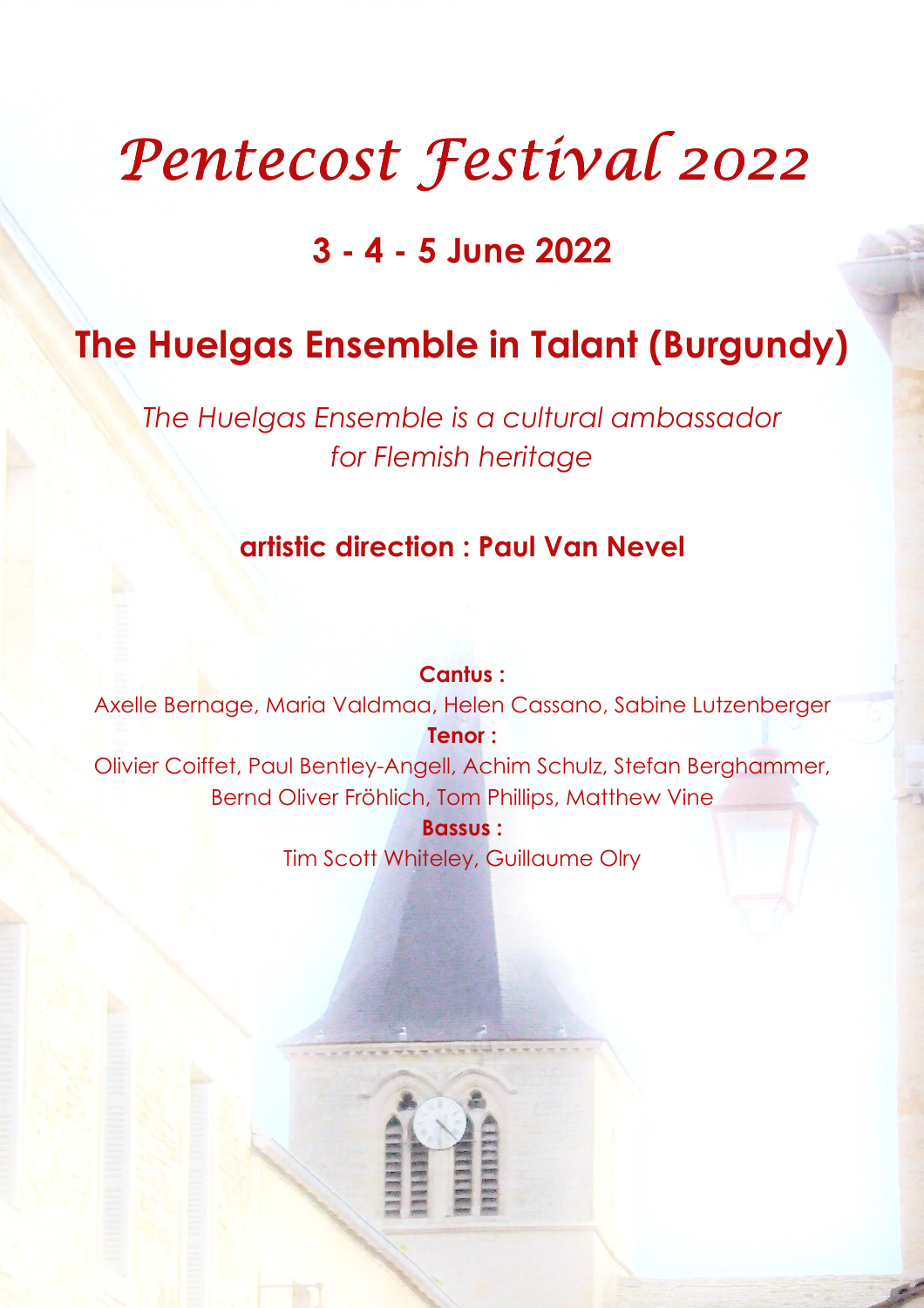### Programme

#### Thursday 2 June

#### 14.30

#### Prelude: Danses of the Renaissance

Animation for all pupils of the school Marie Curie in Talant. Direction : Axelle Bernage. With pipe and tabor accompaniment (Silke Jacobsen). École Marie Curie

#### Friday 3 June

# 14.00 - 23.30

### Distribution of the selection list

The public may choose two favourite pieces for the final concert from a list of 50 works.

#### 20.30

#### Grand opening concert

The unknown world of the Franco-Flemish : polyphony from 1350 to 1600. With experiments.

#### 22.30 - 23.00

#### The forgotten art of storytelling

A forgotten art : the storyteller Emmanuel de Lattre enthralls with his narrative art.

#### 23.30-24.00 Karel Luython (Antwerp 1557-Prague 1620) : Lamentationes Hieremiae Prophetae

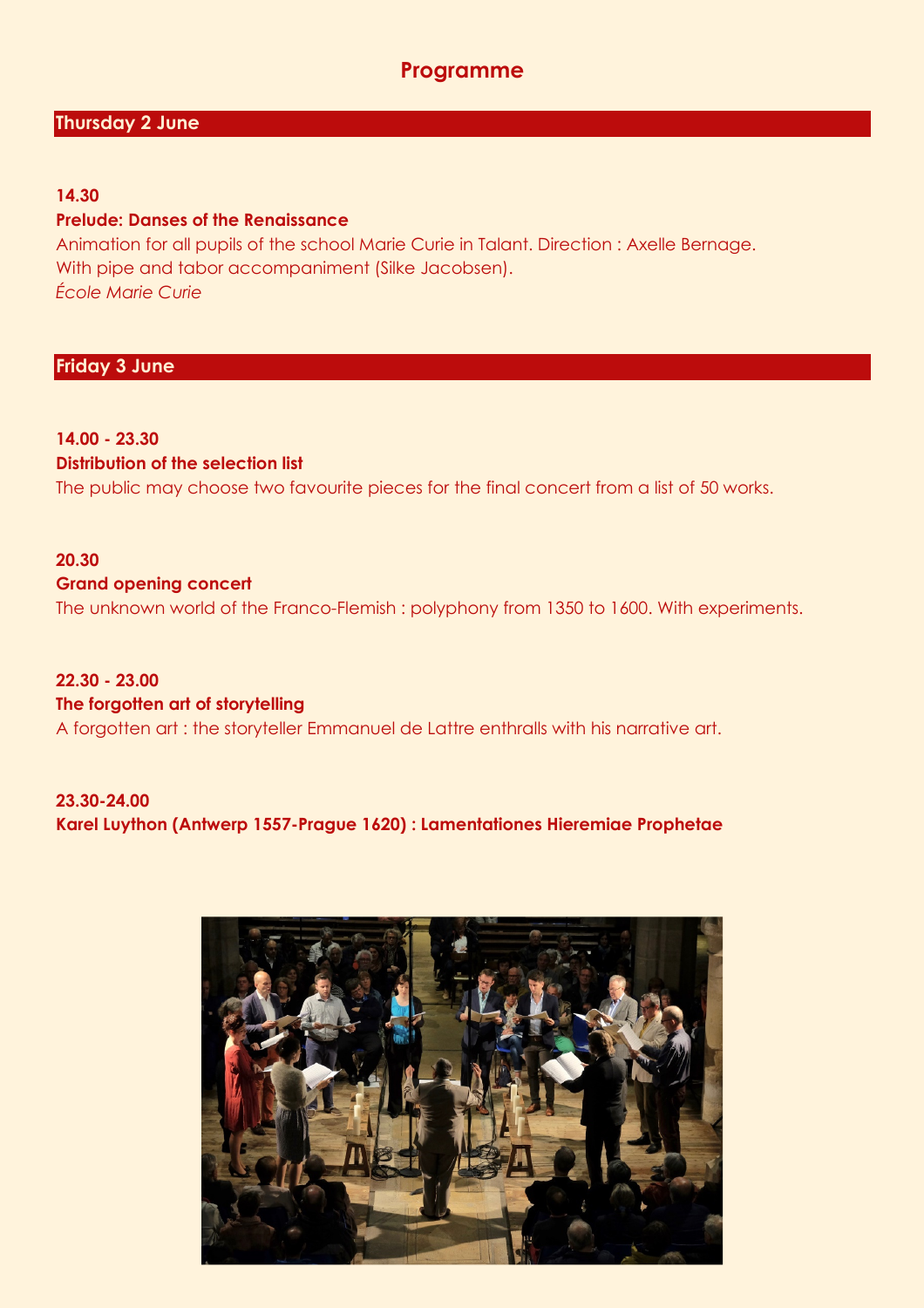# 14.00-14.20

#### Intermezzo I

The Minguet Quartett plays Constanzo Porta (!) and Johann Sebastian Bach. Ulrich Isfort: Violine I / Annette Reisinger: Violine II / Aida-Carmen Soanea: Viola / Matthias Diener: Violoncello

#### 15.00

Guided tour by Dominique de Bucy : the treasures of the Church of our Lady of Talant.

#### 17.00

Wolfgang Amadeus Mozart: Requiem (version Lichtenthal) and Wolfgang Rihm (° 1952) : 13. Streichquartett Minguet Quartett

#### 20.30

#### Polyphony in the periphery of Europe

Music from the Middle Ages and the Renaissance from Cyprus, Naples and Palermo. With experiments.

#### 22.30-23.00 The forgotten art of storytelling The narrator Emmanuel de Lattre.

#### 23.30-24.00 Robert White (Holborn ca. 1530-London 1574) : Lamentations of Jeremiah Lit by seven candles that are extinguished one by one. The last verse is sung in darkness.